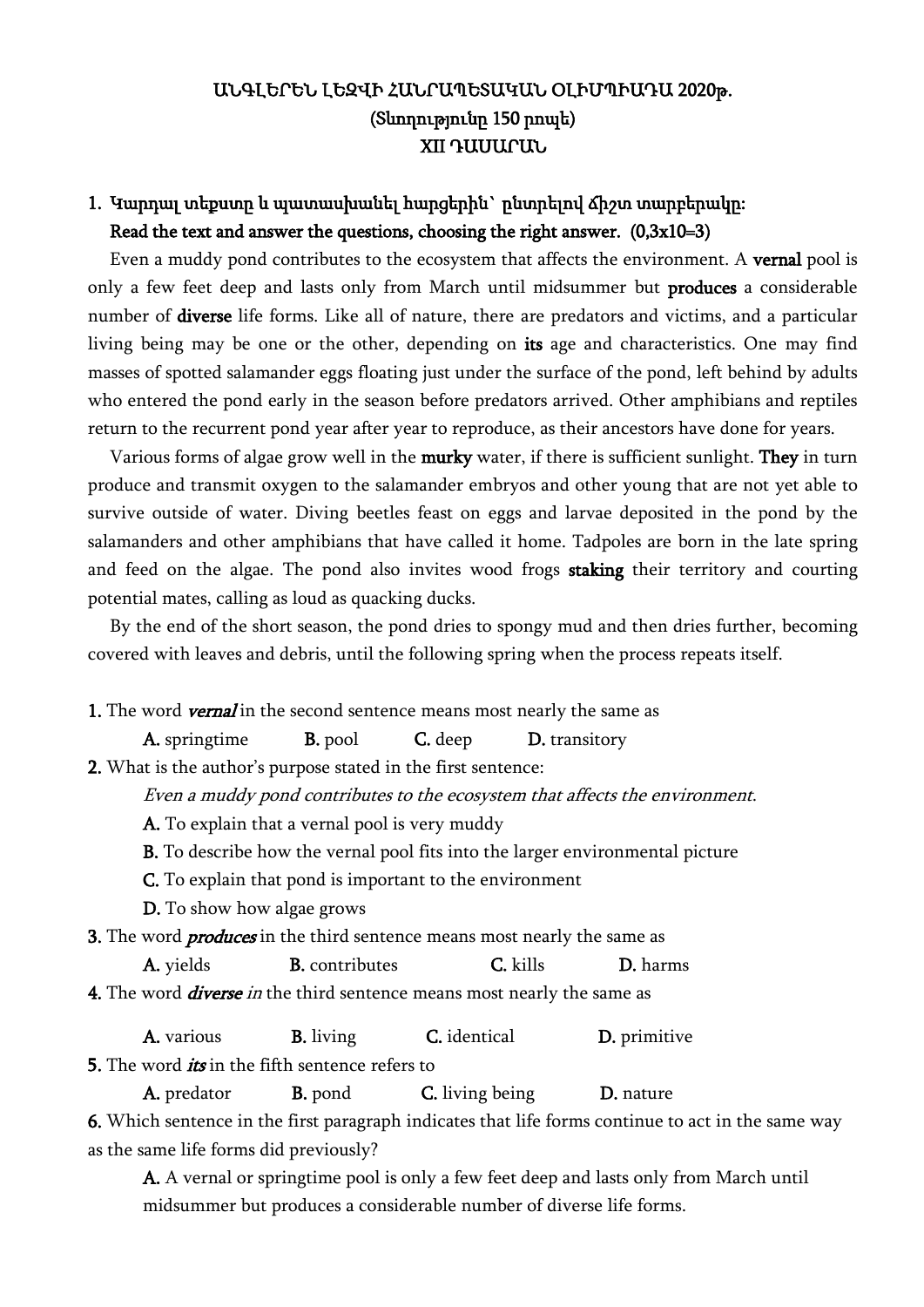B. Like all of nature, there are predators and victims, and a particular living being may be one or the other, depending on its age and characteristics.

C. One may find masses of spotted salamander eggs floating just under the surface of the pond, left behind by adults who entered the pond early in the season before predators arrived.

D. Other amphibians and reptiles return to the recurrent pond year after year to reproduce, as their ancestors have done for years.

7. The word **murky** in the first sentence of the second paragraph means most nearly the same as A. clear B. dirty C. cold D. life-producing

8. The word *they* in the second sentence of paragraph two refers to

A. salamander embryos B. young C. forms of algae D. sunlight

9. Which of the following does the author imply in the first two sentences of paragraph two?

A. The life forms in the pool live in water their entire lives.

B. Some of the life forms live in water first and later on land.

C. The life forms found in the pool do not require oxygen to live.

D. Algae is strictly a food source.

10. The word *staking* in the last sentence of paragraph one means most nearly the same as

A. moving B. marking C. recurring D. depending

TASK 2. A) Ընտրել ճիշտ նախածանցը, որը, արմատին ավելացնելիս, կունենա նշված բառի իմաստը:

> Choose the correct prefix that, when added to the root, gives the meaning indicated.  $(0,3x5=1.5)$

1. The **monthly** newsletter was sent to press yesterday. Meaning of the indicated word: every other month A. bi- B. semi- C. contra- D. post-2. I would appreciate it if you would not \_\_\_\_\_dict me in front of the children. Meaning of the indicated word: say the opposite of

A. ex- B. per- C. con- D. contra-

3. She believes that Helen and Sue will \_\_\_\_\_spire against you if you don't change your proposal. Meaning of the indicated word: plot together

A. con- B. anti- C. contra- D. dis-

4. If you don't crease the speed soon, you may not be able to stop in time.

Meaning of the indicated word: reduce, bring down

A. de- B. dys- C. in- D. ante-

5. Patty would like to return to work, but she must wait another two weeks to cover completely from her illness.

> Meaning of the indicated word: become healthy again, be rehabilitated A. post- B. re- C. inter- D. eu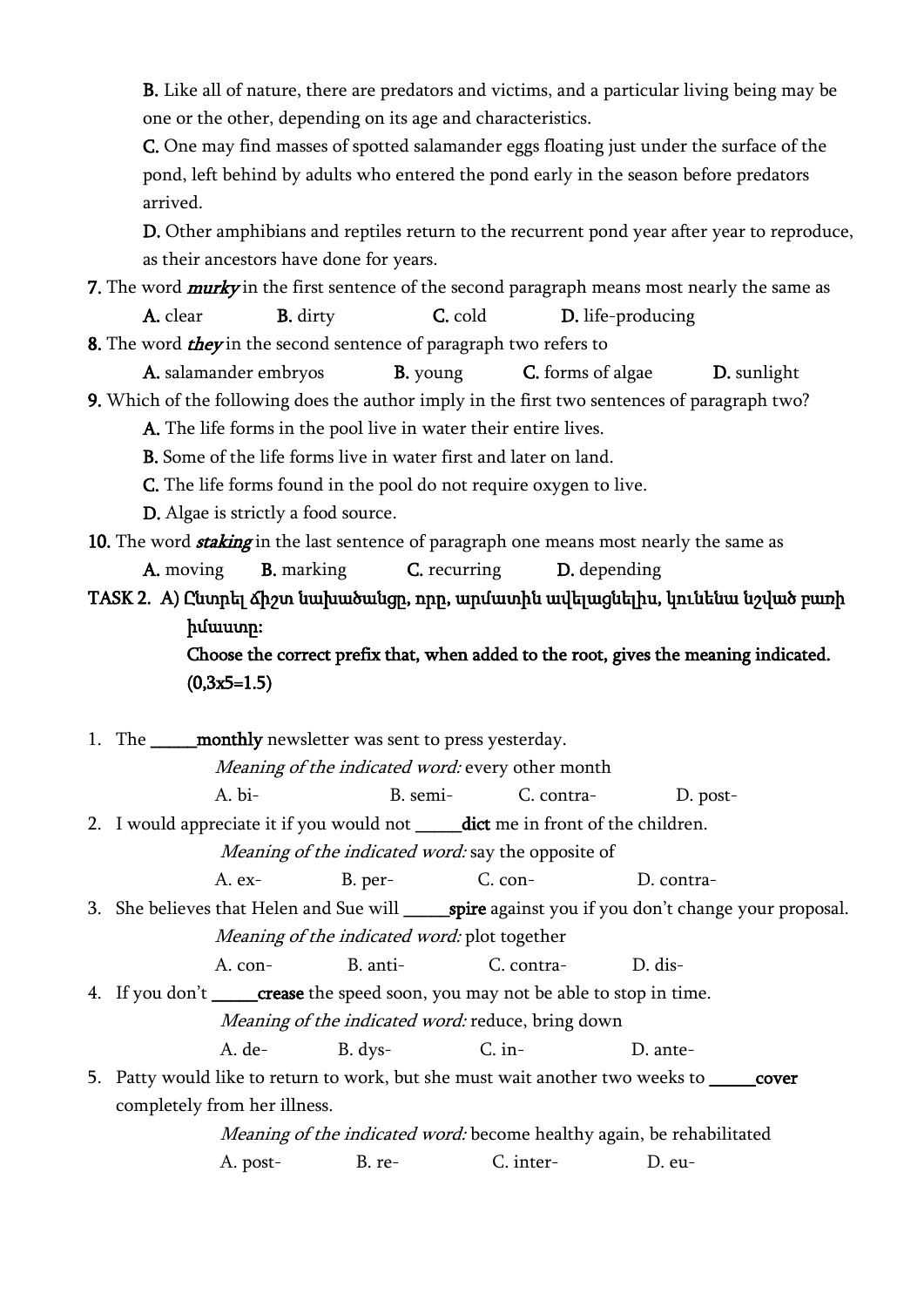B) Ընտրել ճիշտ արմատը, որը, բառի համապատասխան մասին ավելացնելիս, կունենա նշված իմաստը:

# Choose the correct root that, when added to the remainder of the word, gives the meaning indicated. (0,3x5=1.5)

|                                                                                    |                                                                                                  | Meaning of the indicated word: not subject to death, not able to die                               |                    |                                                          |                                                                                       |  |  |  |
|------------------------------------------------------------------------------------|--------------------------------------------------------------------------------------------------|----------------------------------------------------------------------------------------------------|--------------------|----------------------------------------------------------|---------------------------------------------------------------------------------------|--|--|--|
|                                                                                    |                                                                                                  | A.-mort-                                                                                           | B.-ped-            | C.-secut-                                                | $D.-viv-$                                                                             |  |  |  |
|                                                                                    |                                                                                                  | 2. The board members were upset that Mary missed three con______ive meetings.                      |                    |                                                          |                                                                                       |  |  |  |
| Meaning of the indicated word: following each other                                |                                                                                                  |                                                                                                    |                    |                                                          |                                                                                       |  |  |  |
|                                                                                    |                                                                                                  | $A.-ped-$                                                                                          | B.-gress- C.-tact- |                                                          | D.-secut-                                                                             |  |  |  |
|                                                                                    |                                                                                                  | 3. A corporation has to pay in______ible tax on stocks, notes, and other paper obligations.        |                    |                                                          |                                                                                       |  |  |  |
| Meaning of the indicated words: something you can touch; something you can't touch |                                                                                                  |                                                                                                    |                    |                                                          |                                                                                       |  |  |  |
|                                                                                    |                                                                                                  | A.-tang-                                                                                           |                    | B.-strict- C.-gress- D.-grat-                            |                                                                                       |  |  |  |
|                                                                                    |                                                                                                  | 4. Mr. Pinder is a talented author whose <b>_____id</b> imagination brings the characters to life. |                    |                                                          |                                                                                       |  |  |  |
| Meaning of the indicated word: lively, full of life                                |                                                                                                  |                                                                                                    |                    |                                                          |                                                                                       |  |  |  |
|                                                                                    |                                                                                                  | $A.viv-$                                                                                           | B.vor-             | C.secut-                                                 | D.cred-                                                                               |  |  |  |
|                                                                                    |                                                                                                  | 5. Her health is very _______ ile at this time.                                                    |                    |                                                          |                                                                                       |  |  |  |
|                                                                                    |                                                                                                  |                                                                                                    |                    | Meaning of the indicated word: easy to break, not strong |                                                                                       |  |  |  |
|                                                                                    |                                                                                                  | A.frag-                                                                                            | B.grat-            | $C.viv-$                                                 | D.mort-                                                                               |  |  |  |
|                                                                                    |                                                                                                  |                                                                                                    |                    |                                                          |                                                                                       |  |  |  |
|                                                                                    |                                                                                                  | TASK 3. Ընտրել միայն մեկ բառ, որը կարող է գործածվել բոլոր երեք                                     |                    |                                                          |                                                                                       |  |  |  |
|                                                                                    |                                                                                                  | նախադասություններում։                                                                              |                    |                                                          |                                                                                       |  |  |  |
|                                                                                    |                                                                                                  | Choose one word only which can be used in all three sentences. $(0,8x5=4)$                         |                    |                                                          |                                                                                       |  |  |  |
| 1.                                                                                 |                                                                                                  | <b>LIGHT</b>                                                                                       |                    | <b>HEAVY</b>                                             | <b>EASY</b>                                                                           |  |  |  |
|                                                                                    | a) They say the new minister is a lovely person and very ______ to talk to.                      |                                                                                                    |                    |                                                          |                                                                                       |  |  |  |
|                                                                                    |                                                                                                  | b) It's ______ enough to see why the town is popular with tourists.                                |                    |                                                          |                                                                                       |  |  |  |
|                                                                                    |                                                                                                  | c) My neighbors have not had a very ______ life, but they always seem cheerful.                    |                    |                                                          |                                                                                       |  |  |  |
| 2.                                                                                 |                                                                                                  | <b>HURT</b>                                                                                        |                    | <b>INJURED</b>                                           | <b>DAMAGED</b>                                                                        |  |  |  |
|                                                                                    | a) Sometimes it is better not to tell the truth if someone is likely to be ______ unnecessarily. |                                                                                                    |                    |                                                          |                                                                                       |  |  |  |
|                                                                                    |                                                                                                  |                                                                                                    |                    |                                                          | b) Considering how many vehicles were involved, it seems miraculous that no one was   |  |  |  |
|                                                                                    |                                                                                                  | in the accident.                                                                                   |                    |                                                          |                                                                                       |  |  |  |
|                                                                                    | $\mathbf{C}$ )                                                                                   |                                                                                                    |                    |                                                          | It won't _______ if you don't have time to iron the sheets after they've been washed. |  |  |  |
| 3.                                                                                 |                                                                                                  | <b>HUMID</b>                                                                                       |                    | <b>DRY</b>                                               | <b>LOOSE</b>                                                                          |  |  |  |
|                                                                                    | a)                                                                                               | If you wash your hair too frequently, it may become very ________ and lose all its shine.          |                    |                                                          |                                                                                       |  |  |  |
|                                                                                    | b)                                                                                               | Don't walk on the path until the concrete is ______.                                               |                    |                                                          |                                                                                       |  |  |  |
|                                                                                    | $\mathbf{C}$                                                                                     | The judge had a very ___ sense of humour, which often surprised people as he looked so             |                    |                                                          |                                                                                       |  |  |  |
|                                                                                    |                                                                                                  | serious.                                                                                           |                    |                                                          |                                                                                       |  |  |  |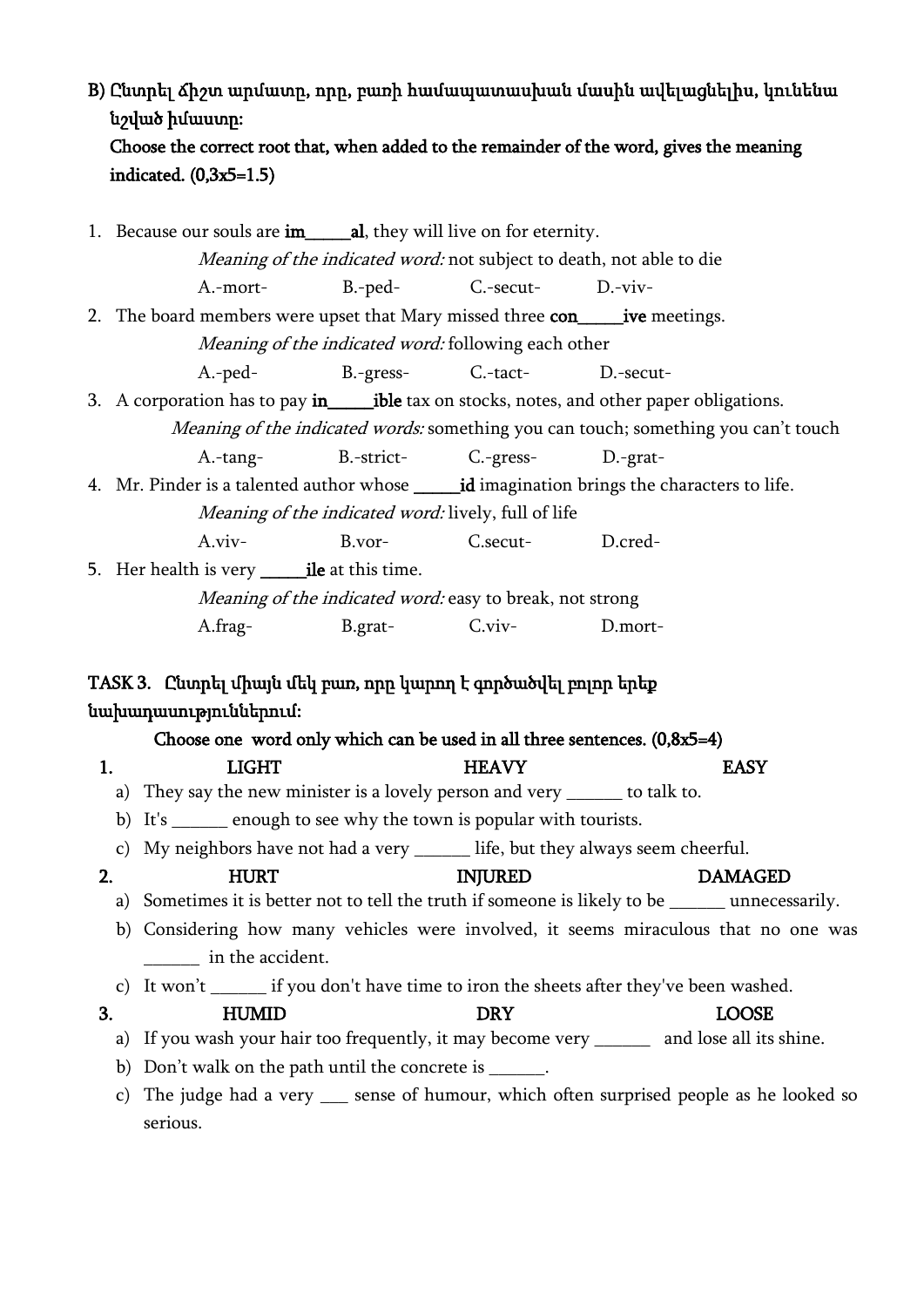| 4.                                                                                     |                                                                                                        | <b>FACE</b>                                                                                                  |                                        | <b>HAND</b>    |                    | <b>NOSE</b>     |  |  |  |  |
|----------------------------------------------------------------------------------------|--------------------------------------------------------------------------------------------------------|--------------------------------------------------------------------------------------------------------------|----------------------------------------|----------------|--------------------|-----------------|--|--|--|--|
|                                                                                        |                                                                                                        | a) These tiny reptiles can shoot poison into your _______ from up to three meters away.                      |                                        |                |                    |                 |  |  |  |  |
|                                                                                        | b) Never before has the ascent of this formidable mountain been attempted from the north               |                                                                                                              |                                        |                |                    |                 |  |  |  |  |
|                                                                                        |                                                                                                        | in winter.                                                                                                   |                                        |                |                    |                 |  |  |  |  |
|                                                                                        |                                                                                                        | c) The history lecturer didn't want to lose ______ by admitting he didn't know the answer.                   |                                        |                |                    |                 |  |  |  |  |
| 5.                                                                                     |                                                                                                        | <b>GAME</b>                                                                                                  |                                        | <b>PICTURE</b> |                    | <b>SHOT</b>     |  |  |  |  |
|                                                                                        |                                                                                                        | a) I like my coffee with a ______ of vanilla.                                                                |                                        |                |                    |                 |  |  |  |  |
| b) A great roar went up from the crowd as the champion played a magnificent ______ and |                                                                                                        |                                                                                                              |                                        |                |                    |                 |  |  |  |  |
|                                                                                        |                                                                                                        | won the tennis match.                                                                                        |                                        |                |                    |                 |  |  |  |  |
|                                                                                        |                                                                                                        | c) All news photographers dream of taking the perfect ______ that will make them famous.                     |                                        |                |                    |                 |  |  |  |  |
|                                                                                        | TASK 4. Ընտրել այն պատասխանը, որն առավելագույնս պահպանում է տրված                                      |                                                                                                              |                                        |                |                    |                 |  |  |  |  |
|                                                                                        | նախադասության իմաստը` ընդգծված բառի փոխարեն օգտագործվելիս։                                             |                                                                                                              |                                        |                |                    |                 |  |  |  |  |
|                                                                                        | Select the answer choice that best maintains the meaning of the original sentence if you               |                                                                                                              |                                        |                |                    |                 |  |  |  |  |
| use it in place of the word that is underlined. $(0,3x10=3)$                           |                                                                                                        |                                                                                                              |                                        |                |                    |                 |  |  |  |  |
|                                                                                        | 1. Only <b>aggressive</b> species of small animal life are likely to survive in the rough waters near  |                                                                                                              |                                        |                |                    |                 |  |  |  |  |
|                                                                                        |                                                                                                        | shallow coral reefs.                                                                                         |                                        |                |                    |                 |  |  |  |  |
|                                                                                        |                                                                                                        | A. marine                                                                                                    | <b>B.</b> strong                       |                | <b>C.</b> a little | D. passive      |  |  |  |  |
|                                                                                        | 2. An employer must be very careful in dealing with <b>subordinates</b> and documenting their files in |                                                                                                              |                                        |                |                    |                 |  |  |  |  |
|                                                                                        |                                                                                                        | order to avoid complaints.                                                                                   |                                        |                |                    |                 |  |  |  |  |
|                                                                                        |                                                                                                        | A. coordinators <b>B.</b> employees <b>C.</b> bosses                                                         |                                        |                |                    | D. outside help |  |  |  |  |
|                                                                                        | 3. Chicken pox results in an <b>eruption</b> on the skin and can leave permanent marks on it in some   |                                                                                                              |                                        |                |                    |                 |  |  |  |  |
|                                                                                        | cases.                                                                                                 |                                                                                                              |                                        |                |                    |                 |  |  |  |  |
|                                                                                        |                                                                                                        | A. rash                                                                                                      | <b>B.</b> brightness <b>C.</b> erosion |                |                    | D. division     |  |  |  |  |
|                                                                                        |                                                                                                        | 4. Predators <b>devour</b> their prey with no hesitation or compassion.                                      |                                        |                |                    |                 |  |  |  |  |
|                                                                                        |                                                                                                        | A. eat                                                                                                       | <b>B.</b> torture                      |                | C. play with       | D. drink        |  |  |  |  |
|                                                                                        | 5. Salt has been used for centuries as a method of <b>preserving</b> foods.                            |                                                                                                              |                                        |                |                    |                 |  |  |  |  |
|                                                                                        |                                                                                                        | A. displaying                                                                                                | <b>B.</b> baking                       |                | C. conserving      | D. hiding       |  |  |  |  |
|                                                                                        | 6. Sinkholes may occur slowly and be completely harmless or may quickly cause devastating              |                                                                                                              |                                        |                |                    |                 |  |  |  |  |
|                                                                                        |                                                                                                        | damage.                                                                                                      |                                        |                |                    |                 |  |  |  |  |
|                                                                                        |                                                                                                        | A. overwhelming                                                                                              | <b>B.</b> insignificant                |                | C. slow            | D. pleasant     |  |  |  |  |
|                                                                                        | 7. Don't try to <b>butter</b> me. This trick of yours won't work with me.                              |                                                                                                              |                                        |                |                    |                 |  |  |  |  |
|                                                                                        |                                                                                                        | A. frighten                                                                                                  | <b>B.</b> flatter                      |                | C. shock           | D. ban          |  |  |  |  |
|                                                                                        |                                                                                                        | 8. The city managed to <b>withstand</b> the years-long siege by Serbian forces.                              |                                        |                |                    |                 |  |  |  |  |
|                                                                                        |                                                                                                        | A. resist                                                                                                    | <b>B.deny</b>                          |                | C. refuse          | D. overwhelm    |  |  |  |  |
|                                                                                        |                                                                                                        | 9. At first, the incident seemed to be <b>trivial</b> , giving no hint of the terrible consequences it would |                                        |                |                    |                 |  |  |  |  |
| lead to.                                                                               |                                                                                                        |                                                                                                              |                                        |                |                    |                 |  |  |  |  |
|                                                                                        |                                                                                                        | A. significant                                                                                               | <b>B.</b> critical                     |                | C. unimportant     | D. of great     |  |  |  |  |
|                                                                                        |                                                                                                        | importance                                                                                                   |                                        |                |                    |                 |  |  |  |  |
|                                                                                        |                                                                                                        | 10. The groundnut is found in <b>moist</b> places in some parts of Armenia.                                  |                                        |                |                    |                 |  |  |  |  |
|                                                                                        |                                                                                                        | A. various                                                                                                   | <b>B.</b> damp                         |                | C. remote          | D.dry           |  |  |  |  |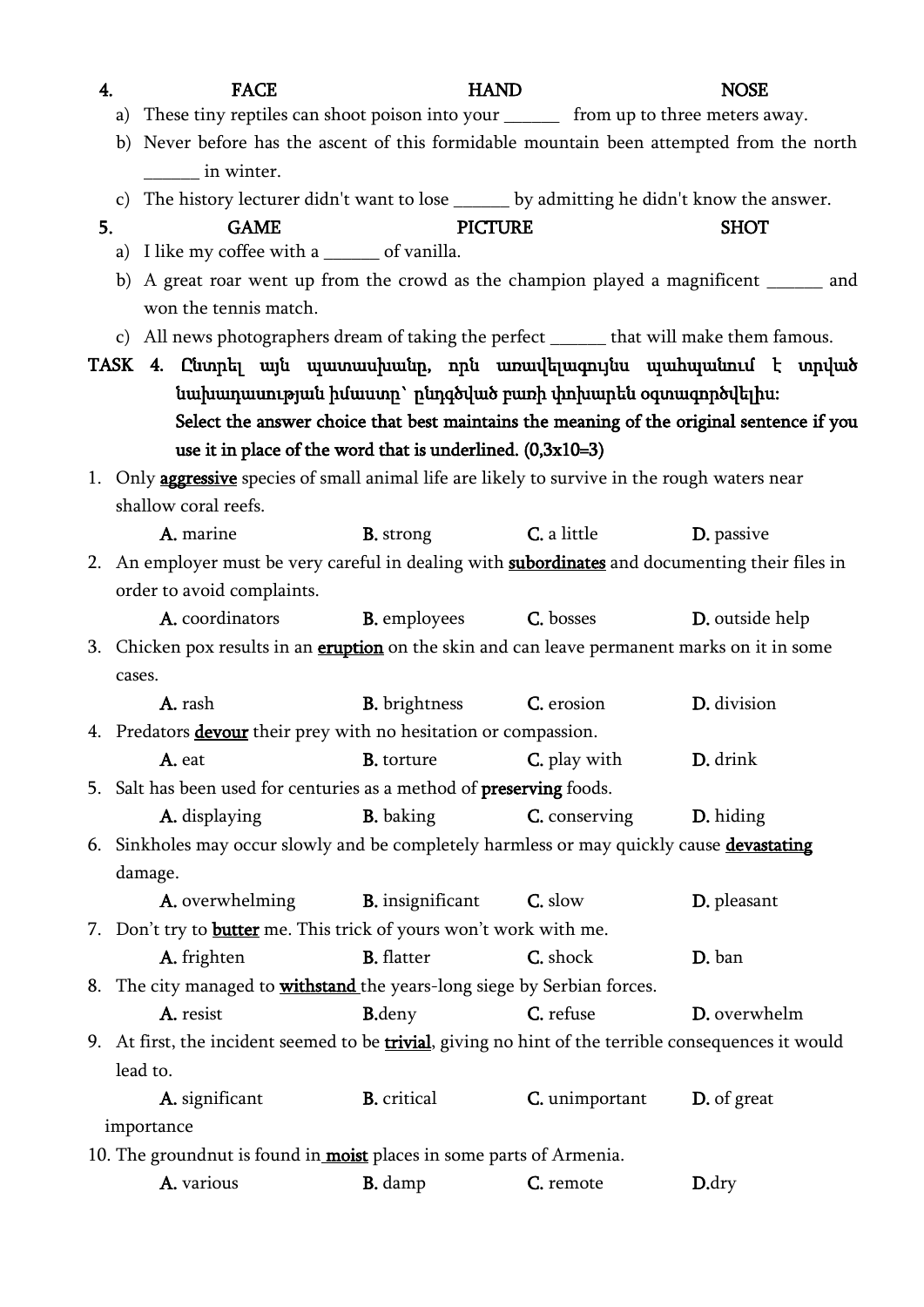- TASK 5. Տրված հինգ նախադասություններից չորսը միասին կարող են կազմել ամբողջական և կապակցված պարբերություն: Գտնել ավելորդ նախադասությունը: From the given five sentences four of them can be put together to form a meaningful and coherent paragraph. Identify the odd one out. (2.5x1=2.5)
	- 1.Perhaps linguists have been largely to blame for the indifference shown; their terms have often been needlessly difficult, their language obscure, and their ideas abstruse.
	- 2. They differ in their statement of the problem, in the purpose of the attempt, and in their methods of attempting the solution.
	- 3.Philosophers in general set out to solve the riddle of the universe.
	- 4.Others in observing the diversity of things in the universe wonder what is behind it all; philosophers seek to go beyond mere appearances, and to investigate the nature of that behind the appearances, which they call the reality.
	- 5.Some will wonder how this marvelous universe ever came into existence, and will consider the question of the existence of things to be the problem of philosophy.

## TASK 6. Ընտրել նախադասության բովանդակությանը համապատասխանող տարբերակը: Choose the appropiriate option. (0,3x15=4.5)

- 1. Richard was asked to withdraw from graduate school because
	- a) they believed he was really able to complete research
	- b) he was deemed incapable of completing his research
	- c) it was decided that he was capable to complete the research
	- d) his ability to finish the research was trusted
- 2. It was not until she arrived in class\_\_\_\_\_\_\_\_\_ realized she had forgotten her book.
	- a) and she c) she
	- b) then she d) that she
- 3. This university's programs those of Harvard.
	- a) come second
	- b) are second only to
	- c) are first besides for
	- d) are in first place from

#### 4. The facilities of the older hospital \_\_\_\_\_\_\_\_\_\_\_\_

- a) is as good or better than the new hospital
- b) are as good or better that the new hospital
- c) are as good as or better that the new hospital
- d) are as good as or better than those of the new hospital

#### 5. Manufacturers often sacrifice quality

- a) for a larger profit margin
- b) in place of to earn more money
- c) gain more qualities of money
- d) and instead earning a bigger amount of profit